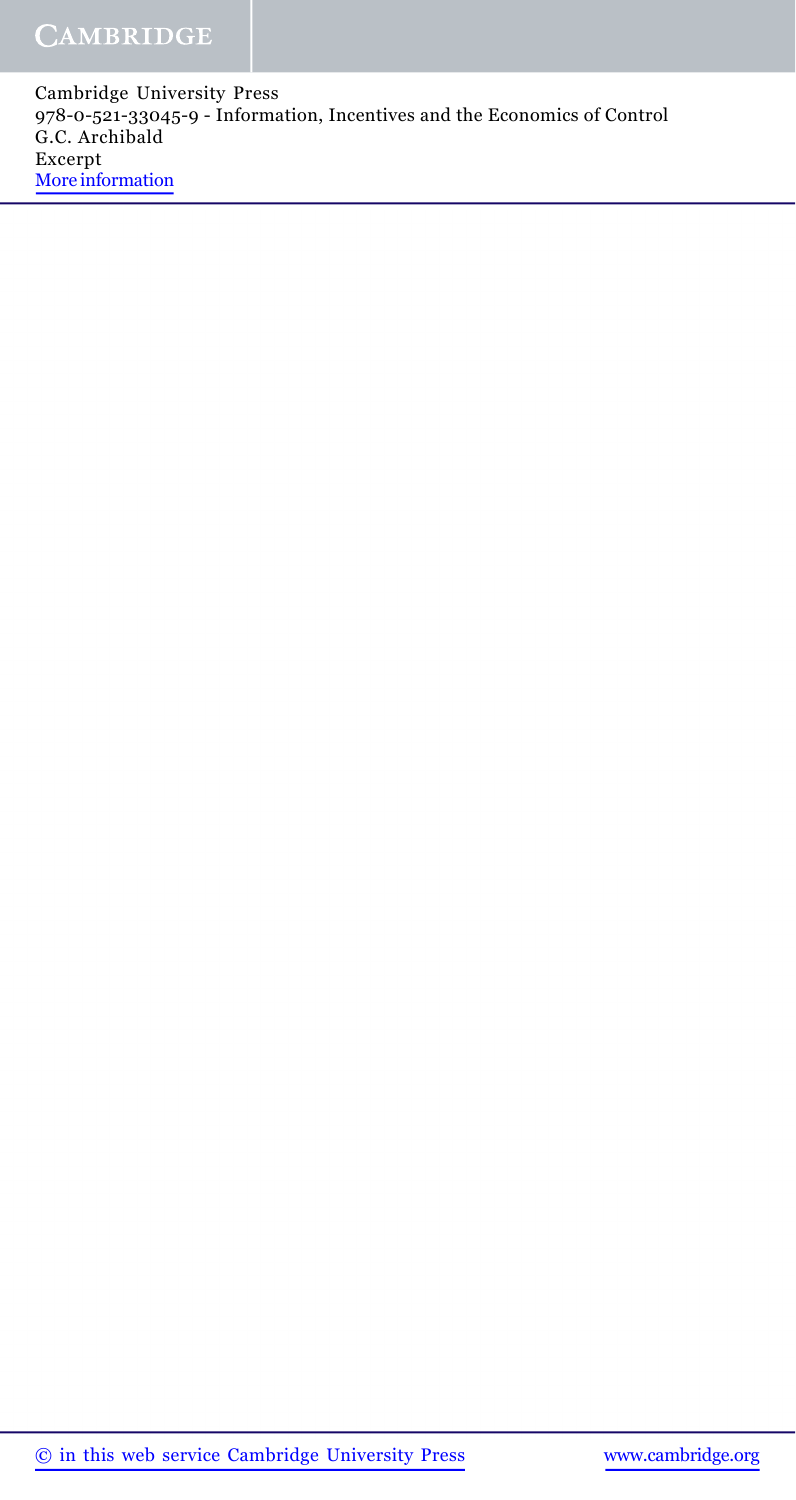| Cambridge University Press                                               |
|--------------------------------------------------------------------------|
| 978-0-521-33045-9 - Information, Incentives and the Economics of Control |
| G.C. Archibald                                                           |
| Excerpt                                                                  |
| More information                                                         |
|                                                                          |

1

# **Two preliminary matters**

### **1.1 Individualism and holism**

It has long been usual to find, at the beginning of a work on welfare economics, a statement to the effect "I adopt the liberal principle that individual preferences are to count: take it or leave it." I indeed adopt this principle here; but I think that some justification may be in order. Nothing like a complete justification can be attempted: that would require a major work of political philosophy. Nonetheless, we may consider one alternative to individualism, and some difficulties.

In common speech, we often use collectives such as "France," "the working class," or the "elderly." These collectives may be  $$ perhaps usually are - employed simply as shorthand for aggregates of individuals. They may, however, mean more than this. It may be believed that the collective, the group or "whole," is an entity, and actually exists in its own right. Philosophers call this view "methodological holism." There are many versions of holism. The version most obviously antithetical to individualism was identified by Popper (1957), and most sharply defined by Agassi (1960). The key is his Proposition 4: *"If* 'wholes' exist, then they have distinct aims and interests of their own." This is, perhaps, frightening. A holist in this sense may talk, for instance, of the "interest of the state," or the "national interest," without at all intending by these terms merely a shorthand for certain collections of individuals. The liberal alternative adopted by most economists is, of course, "methodological individualism."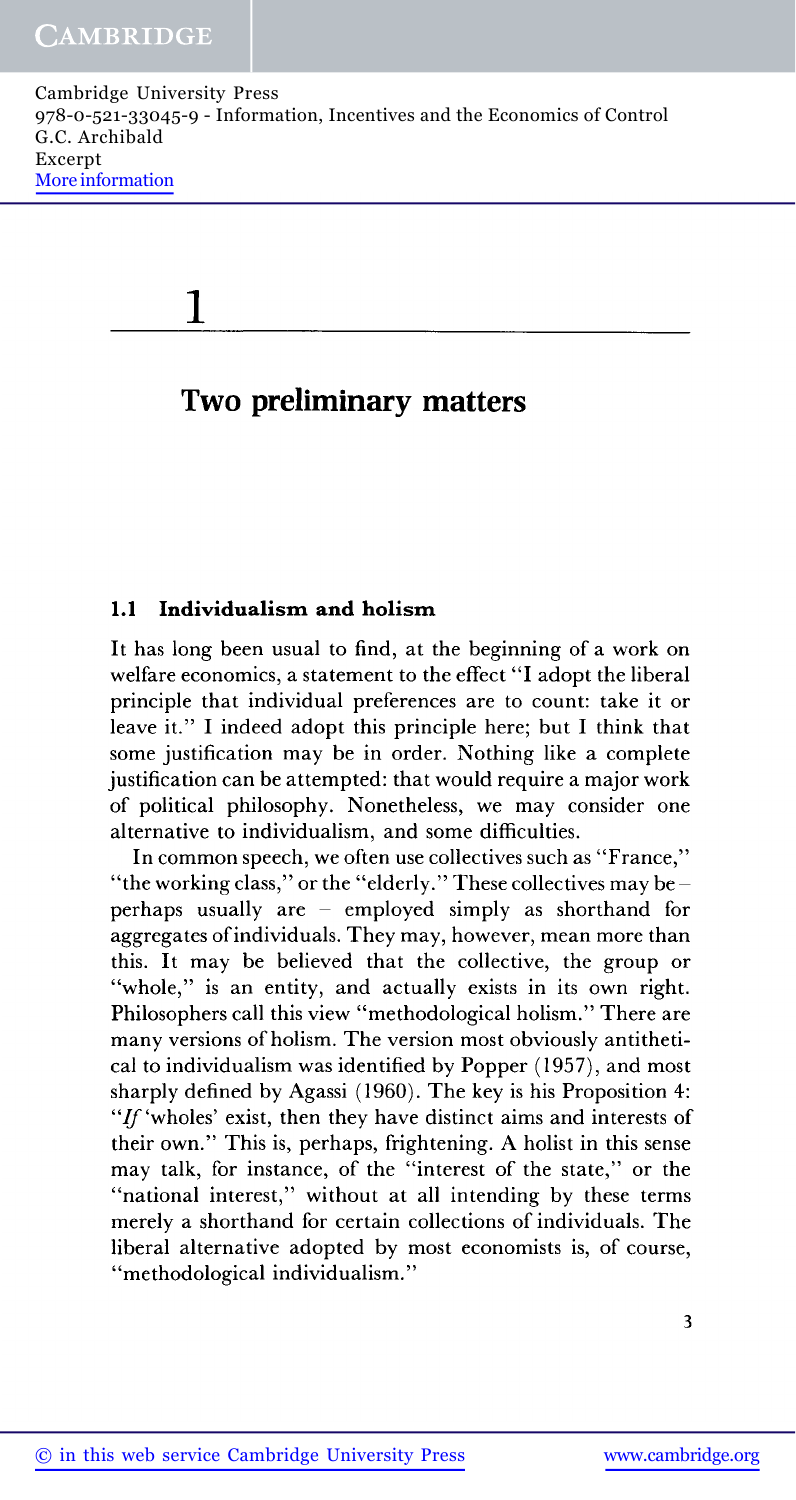#### **4 Introductory**

It is not my purpose to try to persuade on this matter. I shall say only that if the choice is between individualism and holism as defined by Agassi, perhaps few of us will hesitate. We should, however, be aware that we are making a *choice,* and that it is perhaps as difficult to give a rational argument for such a philosophical choice as for any faith. We should also notice that we have to be very careful about the meaning of some convenient terms, such as "the interests of the Third World." We need not, however, become so timid as to eschew entirely the use of collective terms: whether the intent is holist or individualist is usually evident from the context. (I say "usually," not "always." Whether or not Marx, for instance, was a holist in Agassi's sense may not always be entirely obvious.)

If one adopts individualism as one's methodology, choices still remain. The social scientist may adopt it for both positive and normative purposes. If he adopts it for both, he immediately faces another problem: is it *sufficient?* Is he, that is, willing to become a monist in his ethics, believing not only that individual preferences count, but that *only* they count, or should count, in decisions on economic or social policy? Clearly, the choice of individualism over holism does not itself entail monism. Nonetheless, one monist philosophy commands attention. The methodological individualist has somehow to deal with the problem of aggregating individual preferences. Utilitarianism offers a comprehensive and sufficient solution to that problem. The individualist who is not a utilitarian really has no solution to offer, as we know from the work of Arrow (see particularly his 1951b). Yet there are individualists, of whom I am one, who cannot accept monist utilitarianism, and must be content with what Brian Barry has somewhere called a "pluralist cocktail" of ethical principles (which does not entail giving no weight to any utilitarian argument).<sup>1</sup>

This is, of course, not a book on ethics, and much of the discourse is strictly positive. Yet in even a work on the implementation of welfare economics rather than on welfare economics *per se,* it seems that some reason for taking the subject seriously, or at least advertising the author's methodological choices, may be appropriate. And when we consider extended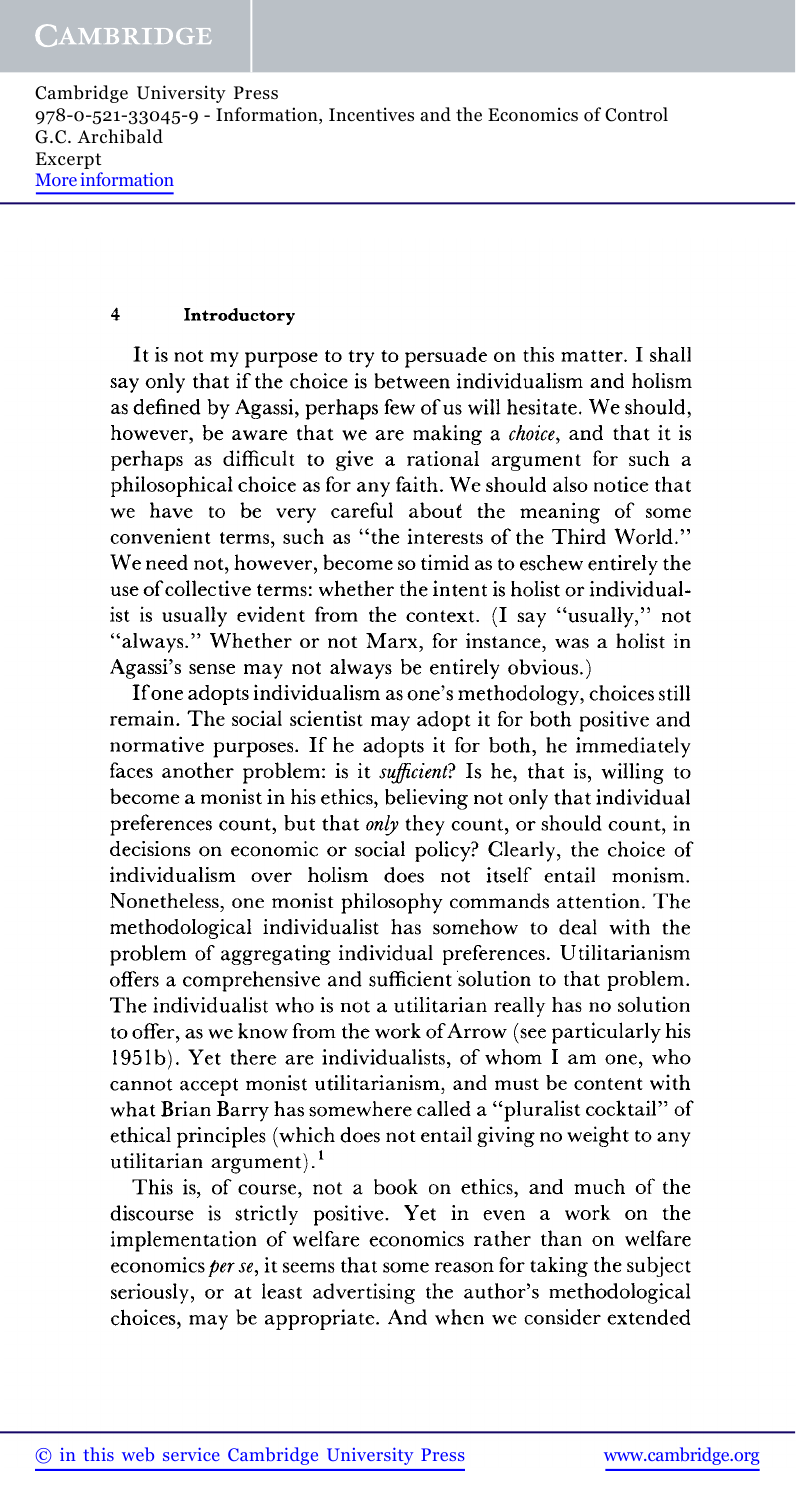**Two preliminary matters 5**

preferences, in ch. 2 below, we shall find that we may want to ask if some preferences should *not* count.

### **1.2 Incentive compatibility**

It is consistent with a positive individualist methodology to assume that economic agents act entirely, or mainly, for motives of self-interest, although this is not entailed. Indeed, in ch. 2 I investigate extended preferences  $-$  assuming, that is, that the agent explicitly takes into consideration the wellbeing of some, or all, of his fellow citizens. We shall find that, on apparently quite "reasonable" restrictions, these preferences are perfectly consistent with standard "liberal" results and policies: agents will for the most part behave as ordinary selfish maximizers. This in turn implies that, in considering any methods for "control" of the economy, incentive compatibility must be taken seriously.

We owe to Adam Smith the insight that matters go more smoothly if institutions are such that private and social interest coincide. D.H. Robertson (1956) put it clearly. "What do economists economize on?," he asked. This was not a rhetorical question. His answer was: Love. He explained that love is scarce, and that it is wasteful to depend on it for everyday social arrangements that depend, or can be made to depend, simply on self-interest. As Smith (1776) put it "It is not from the benevolence of the butcher, the brewer, or the baker that we expect our dinner, but from their regard to their own interest. We address ourselves not to their humanity but to their self love, and we talk to them not of our necessity, but of their advantages" (p. 14).

If we economize on love, we do more: we economize on policemen. If it is in the interest of agents to do what is socially desirable, we have neither to appeal to their altruism nor employ policemen to ensure their good behavior. Institutions that economize on polcemen also economize on something else expensive: information. If it is in agents' interests to "do the right thing," there is no need to use resources to find out just what they are doing, or how.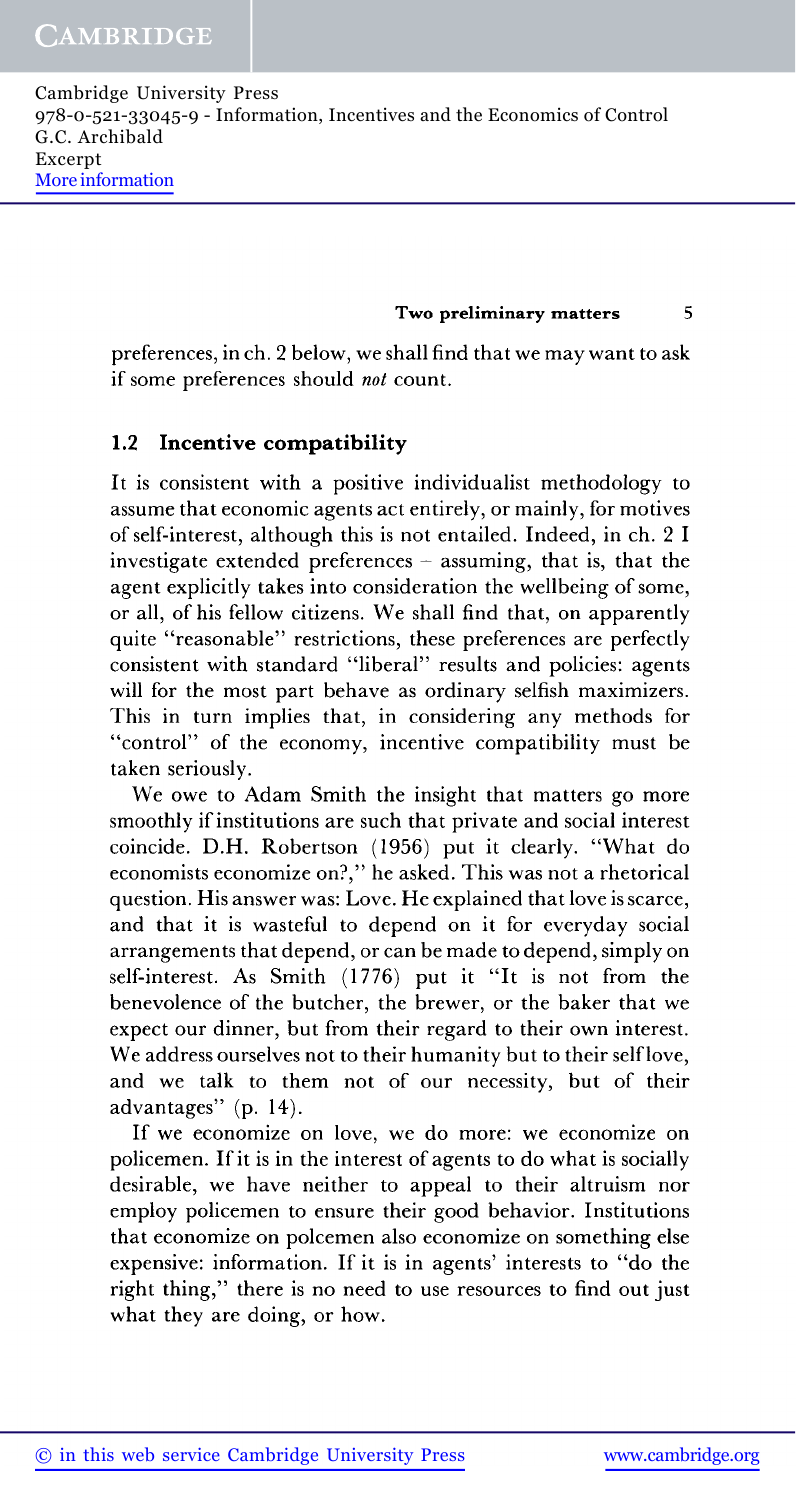#### **6 Introductory**

The standard formulation of the principal-agent problem is precisely as a problem in economizing on information, love, and policemen. It is assumed that all concerned are exclusively self-interested, and that lack of information entirely precludes monitoring of the agent. Yet there is a problem here. May not an agent himself become the principal in some subsidiary con $tract(s)$  that tend to subvert the object of the original contract (see Eswaran and Kotwal, 1984)? The possibility of sidepayments suggests that agents may indeed become principals, and vice versa: the old *quis custodiet* question leads to an infinite regress.<sup>2</sup> I do not presume to offer any general conclusion on this matter. Notice that *any* social institution, existing or proposed, has at least an implicit incentive structure which requires examination, usually more for its unintended than for its intended consequences. And suppose that we do encounter, if not a demonstrably infinite regress, at least a tediously long chain of possibilities for side-payments and subversion: what do we do? Sooner or later, exhaustion sets in. We may also notice that in any such chain, perhaps at the first step, we shall encounter conduct regarded in many societies as immoral, and possibly illegal. If our object is to economize on policemen, that is not a sufficient excuse for terminating our enquiry: if the incentives to "misbehavior" are large enough, the jails will not be; and, in any case, policemen are but agents, and agents who may become principals.

The policy I have followed in this book is to pursue the possibilities of strategic behavior, and of side payments (agents becoming principals) as far as my own ingenuity and energy permit (and obviously no further). In at least two places, I have had to give up, and appeal for criminal sanctions. I can only warn the reader to be alert to possibilities that I have overlooked, or inadequately investigated.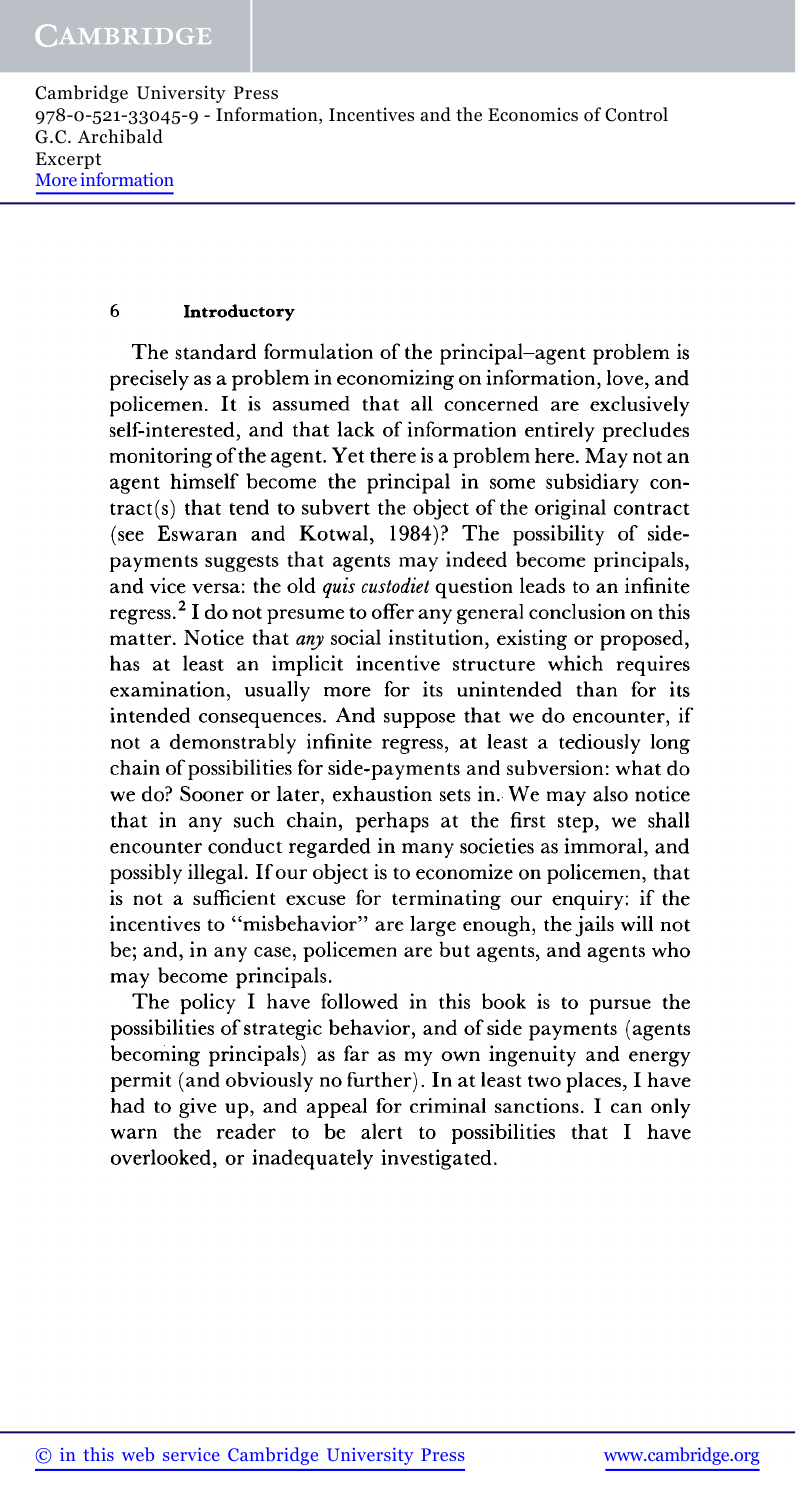| Cambridge University Press                                               |
|--------------------------------------------------------------------------|
| 978-0-521-33045-9 - Information, Incentives and the Economics of Control |
| G.C. Archibald                                                           |
| Excerpt                                                                  |
| More information                                                         |
|                                                                          |

 $\overline{2}$ 

# Extended preferences<sup>1</sup>

# **2.1 The axiom of selfishness and the Two** Theorems **of Welfare Economics**

The preferences attributed to individuals in welfare economics are usually assumed to satisfy the *axiom of selfishness —* that is, each individual is assumed to order consumption bundles for himself without regard to anyone else's preferences or actual consumption, and is said to be better off if he receives a more preferred bundle. There are two reasons for doubting if this is a satisfactory foundation for individualistic welfare economics. The first is empirical: it is doubtful if people are, always and everywhere, so purely selfish. The second is that it is hard to find much force in normative prescription for a world in which all agents are, by assumption, amoral. (The difficulty of a utilitarianism that accepts the axiom as descriptively accurate but goes on to recommend policy on utilitarian moral grounds is well known.) It therefore seems worth trying to relax this axiom if we can: we might gain in positive content *and* add moral force to normative individualistic prescription. We may indeed drop it, but we must enquire into the cost of doing so, and with what we may replace it.

Since Arrow (1951a), two outstanding contributions by Edgeworth (1881) have commonly been called the First and Second Theorems of Welfare Economics. The First Theorem is that any competitive equilibrium is a Pareto-optimum. The Second is that any optimal allocation can be supported by competitive prices if the initial endowment is appropriate.

 $\overline{7}$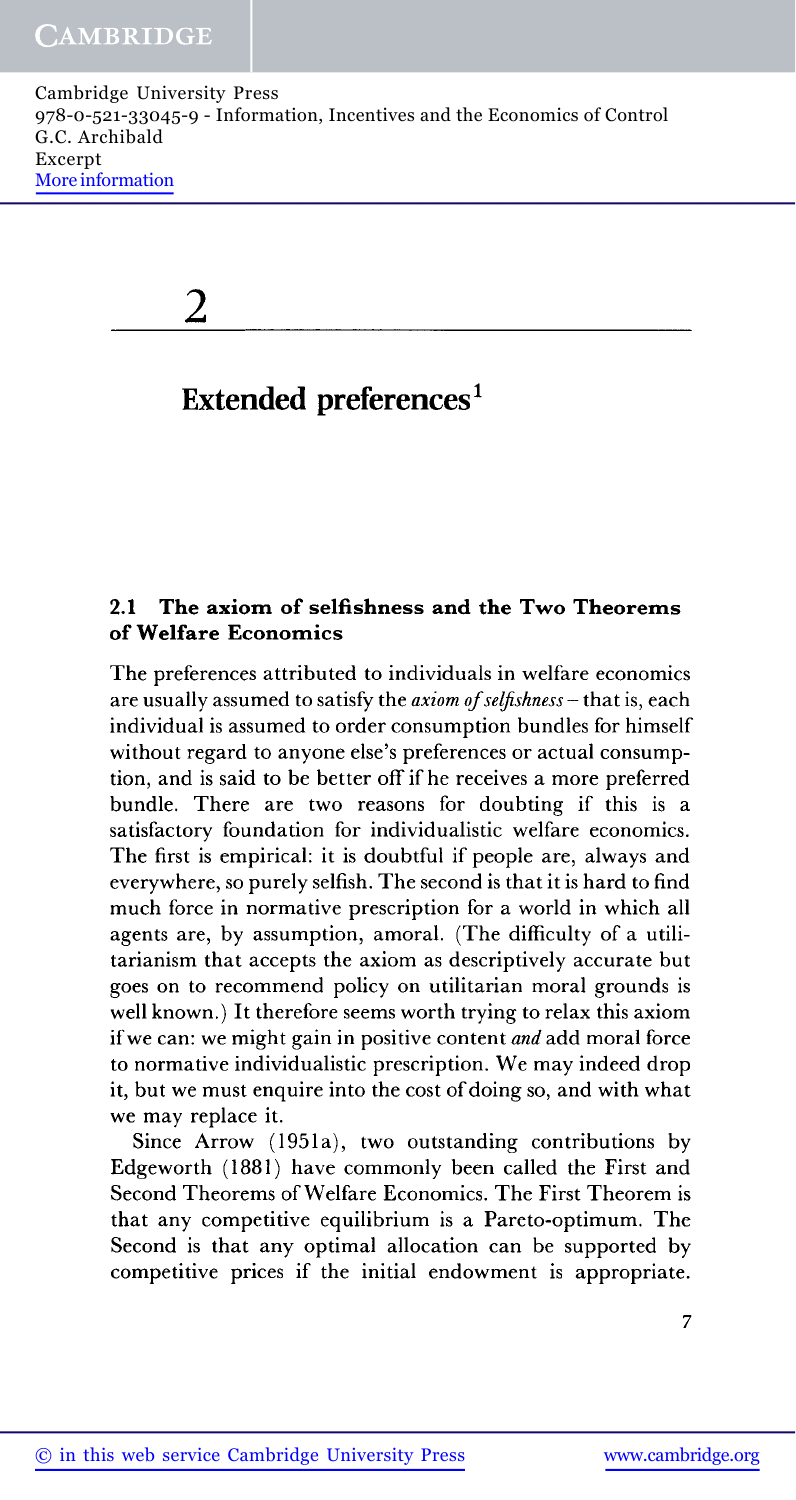### **8 Introductory**

There is no occasion to delay now to set out all the assumptions of the Edgeworth-Arrow theorems, some of which will be extensively discussed below. The immediate question is the effect that dropping the axiom of selfishness may have on these two theorems. The First Theorem is an obvious and immediate casuality. If economic agents are concerned with each other's welfare, there clearly may be competitive equilibrium, corresponding to some initial endowments, which are not optimal: they are not regarded as morally unacceptable merely by the outside observer, but by the agents themselves. So, can we "save" the Second Theorem? This is a very serious matter. We rely on this theorem for the notion that matters of equity and of efficiency may be considered separately, or "divorced." We rely on it for any notion that competition is efficient or "good" (at least in a strictly convex economy). Perhaps we rely on it overmuch, even in a convex economy, since it may be argued that deliberate or purposive redistribution cannot be lump-sum, that the idea is inherently self-contradictory (unless, perhaps, it can be based on observable but immutable individual characteristics). However this may be, the immediate question is what restrictions are required on preferences if they are to be extended (or interdependent) *and* it is still to be true that an optimum allocation can be supported by competitive prices (given, of course, the other necessary assumptions).

## **2.2 Edgeworth's treatment of extended preferences (1881)**

This question has been investigated before  $-$  first, indeed, by Edgeworth (1881) himself! Edgeworth's work does not seem, however, to be very well known (it certainly has not reached the textbooks), and the subsequent history is rather diffuse. I therefore think it worthwhile to retell some of the story, using the opportunity to clarify some issues and correct some errors. Edgeworth considered the possibility of "sympathy" between economic agents. At one extreme, there is none: the neighbor's utility counts for nothing (the axiom of selfishness is satisfied). At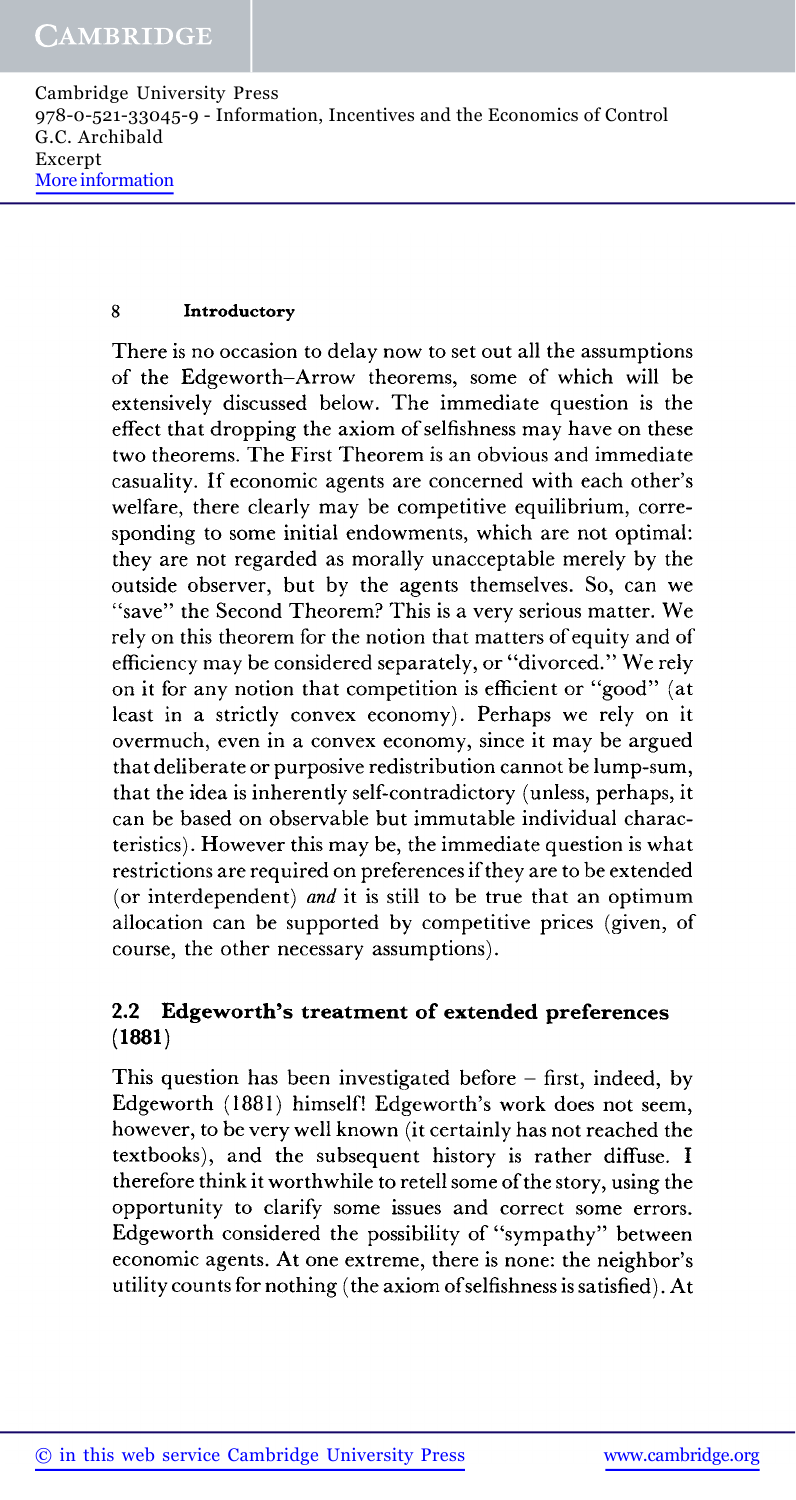### **Extended preferences 9**

the other extreme, the neighbor's utility "counts for one": it is as important to the agent's happiness as his own (the Purely Universalistic case, as Edgeworth called it). In between, the neighbor's utility will "count for a fraction." Edgeworth, as a utilitarian, was able to represent this, in the two-person two-good case, with the additively separable utility functions

$$
U^{\mathcal{A}}(x_{\mathcal{A}}, y_{\mathcal{A}}, x_{\mathcal{B}}, y_{\mathcal{B}}) = \alpha u^{\mathcal{A}}(x_{\mathcal{A}}, y_{\mathcal{A}}) + (1 - \alpha)u^{\mathcal{B}}(x_{\mathcal{B}}, y_{\mathcal{B}})
$$
(2.1)  

$$
U^{\mathcal{B}}(x_{\mathcal{A}}, y_{\mathcal{A}}, x_{\mathcal{B}}, y_{\mathcal{B}}) = \beta u^{\mathcal{B}}(x_{\mathcal{B}}, y_{\mathcal{B}}) + (1 - \beta)u^{\mathcal{A}}(x_{\mathcal{A}}, y_{\mathcal{A}})
$$
(2.2)

with

$$
0\leq \alpha,\beta\leq 1
$$

and, if we wish to draw a box, the constraints

$$
x_A + x_B = x
$$
  

$$
y_A + y_B = y.
$$

(I use here neither Edgeworth's notation nor that of Collard, 1975, although the latter very opportunely reminded us of Edgeworth's contribution.<sup>2</sup>) Here  $U^A$  and  $U^B$  are the individual's "grand utility functions": their arguments are all the elements of the complete allocation of all goods to all members of society. Since, in this formulation, their arguments are the private utilities of all agents (functions of their own private bundles), we may call  $U^{\overline{A}}$  and  $\dot{U}^{\overline{B}}$  the individuals' social welfare functions. It does not seem empirically unreasonable to suppose that individuals are moral agents and have opinions about social welfare which may be represented in some such way. Before asking if there are "better," or less purely utilitarian, ways of representing the social preferences of individuals, it will be convenient to examine some properties of Edgeworth's representation.

First, as Edgeworth stated, it does not disturb or distort the contract curve we should obtain if we assumed the individuals to be, in fact, selfish, and drew the contract curve for the case  $\alpha = \beta = 1$ . To see this, assume that neither agent is entirely selfish, setting  $0 < \alpha, \beta < 1$ . Now, maximizing either of (2.1) or (2.2), subject to the other reaching some preassigned value